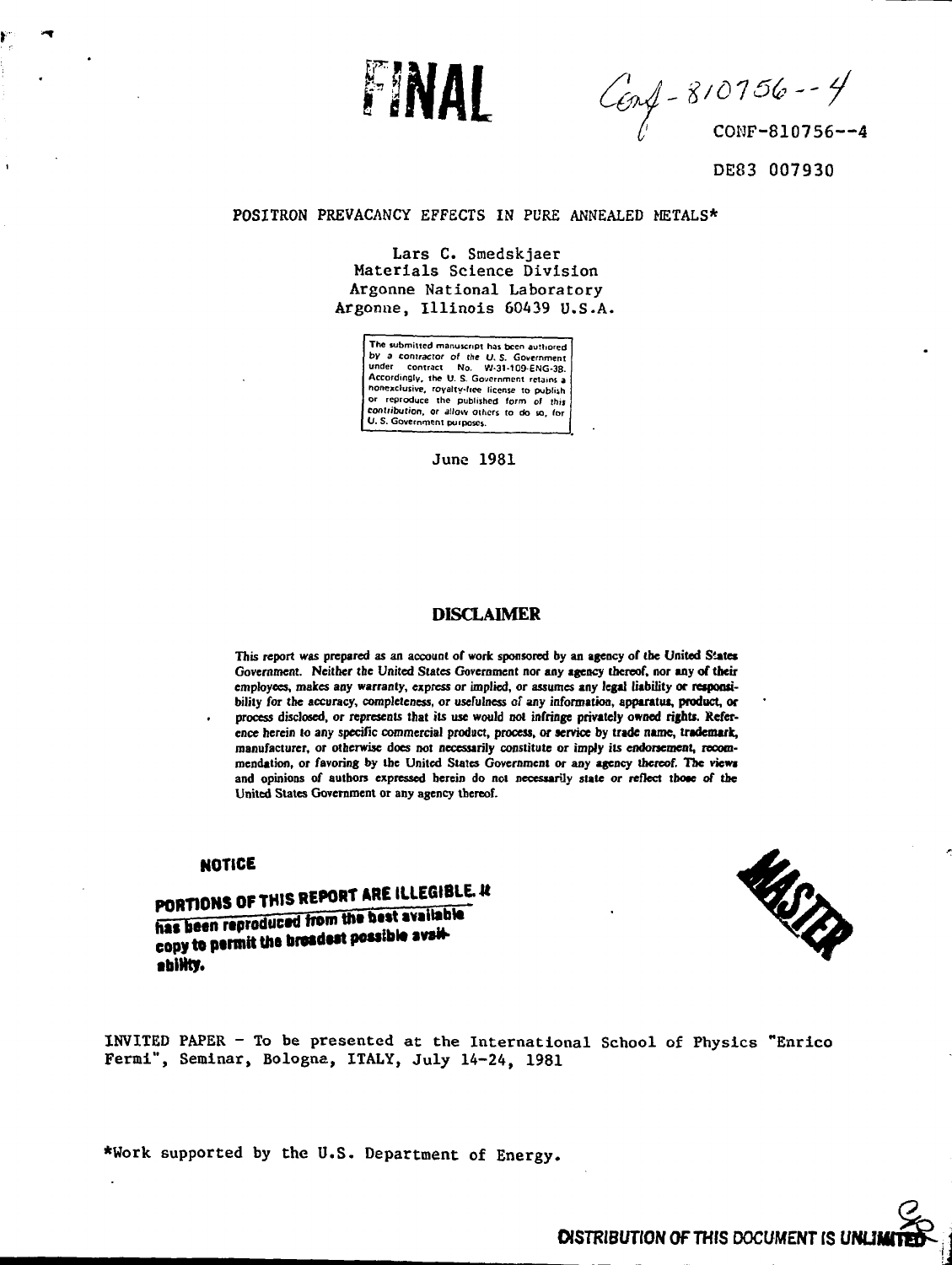# **POSITRON PREVACANCY EFFECTS IN PURE ANNEALED METALS\***

Lars C. Smedskjaer Materials Science Division Argonne National Laboratory Argonne, Illinois 60439 U.S.A.

## SUMMARY

The low-temperature prevacancy effects sometimes observed with positrons in well-annealed high-purity metals are discussed. It is shown that these effects are not experimental artifacts, but are due to trapping of the positrons. It is suggested that dislocations are responsible for these trapping effects.

\*Work supported by the U.S. Department of Energy.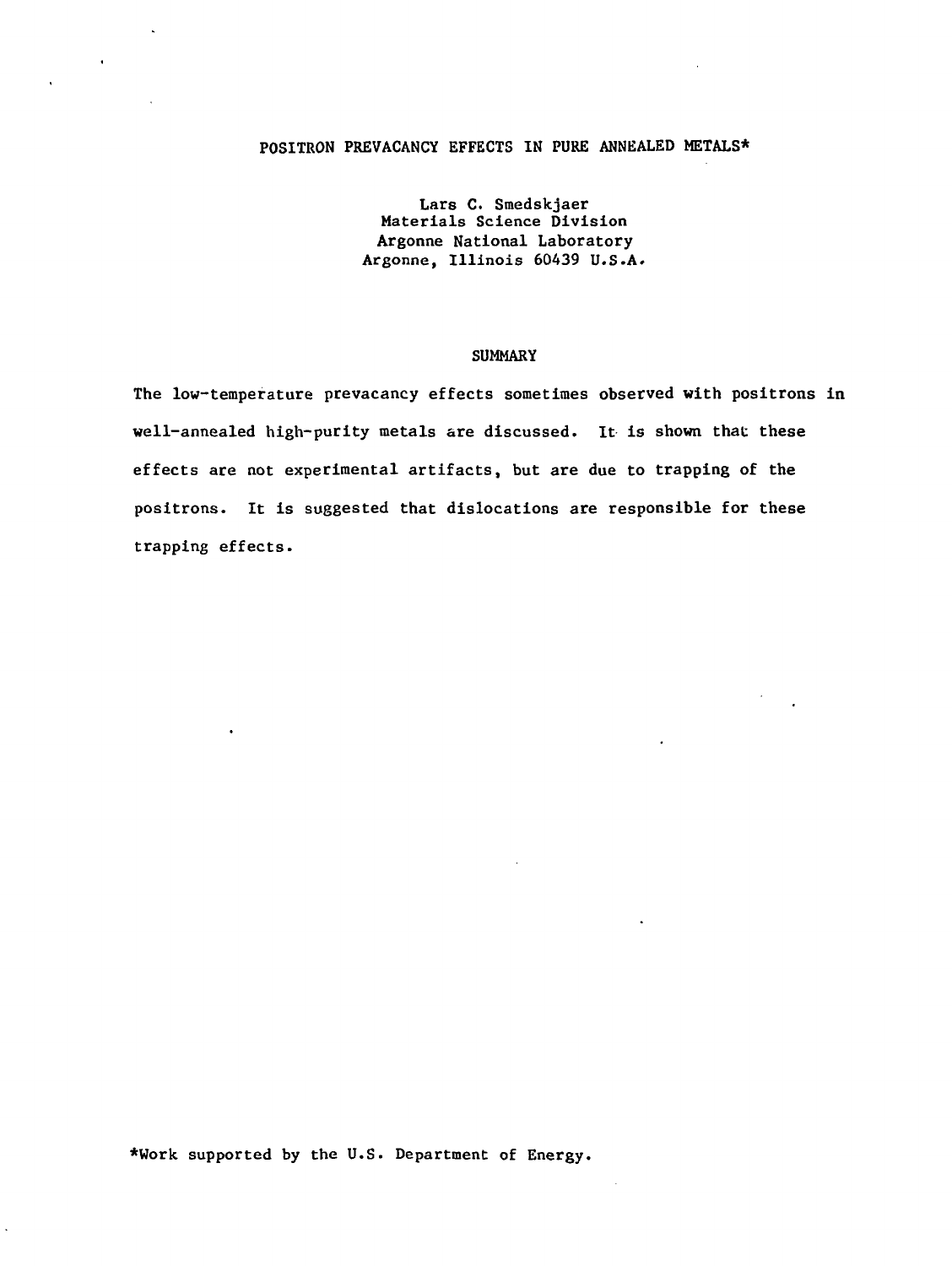# POSITRON PREVACANCY EFFECTS IN PURE ANNEALED METALS\*

Lars C. Smedskjaer Materials Science Division Argonne National Laboratory Argonne, Illinois 60439 U.S.A.

## 1. Introduction

During the last decade,, the utilization of the positron as a probe in metals has increased dramatically. The positron is commonly used both to study the electronic structure in perfect materials and to probe for lattice imperfections.

Following the early observations of the angular correlation of the annihilation radiation (1), the first experiments aimed at measuring the electron momentum density in supposedly perfect metals were done (2-4). While these experiments were concerned with the electronic structure in perfect metals, the potential of the positron as a probe for lattice imperfections was not fully realized until  $\sim$  1968-1970. The first observations of positron trapping (5-9) became important through their subsequent interpretation by the trapping model (10-12), which describes positron behavior in terms of a radioactive decay scheme.

While the early experiments provided ample evidence for positron trapping in vacancies (8,9), later experiments provided evidence for positron trapping in dislocations (13) and voids (14) as well. Thus, the positron was shown to interact strongly with lattice imperfections containing a region of low electron density. This interaction between the positron and lattice defects was and still is an unwelcome complication for those interested in the electronic structure of perfect metals. On the other hand, this same interaction offers a valuable research tool for those of us interested in defect physics.

\*Work supported by the U.S. Department of Energy.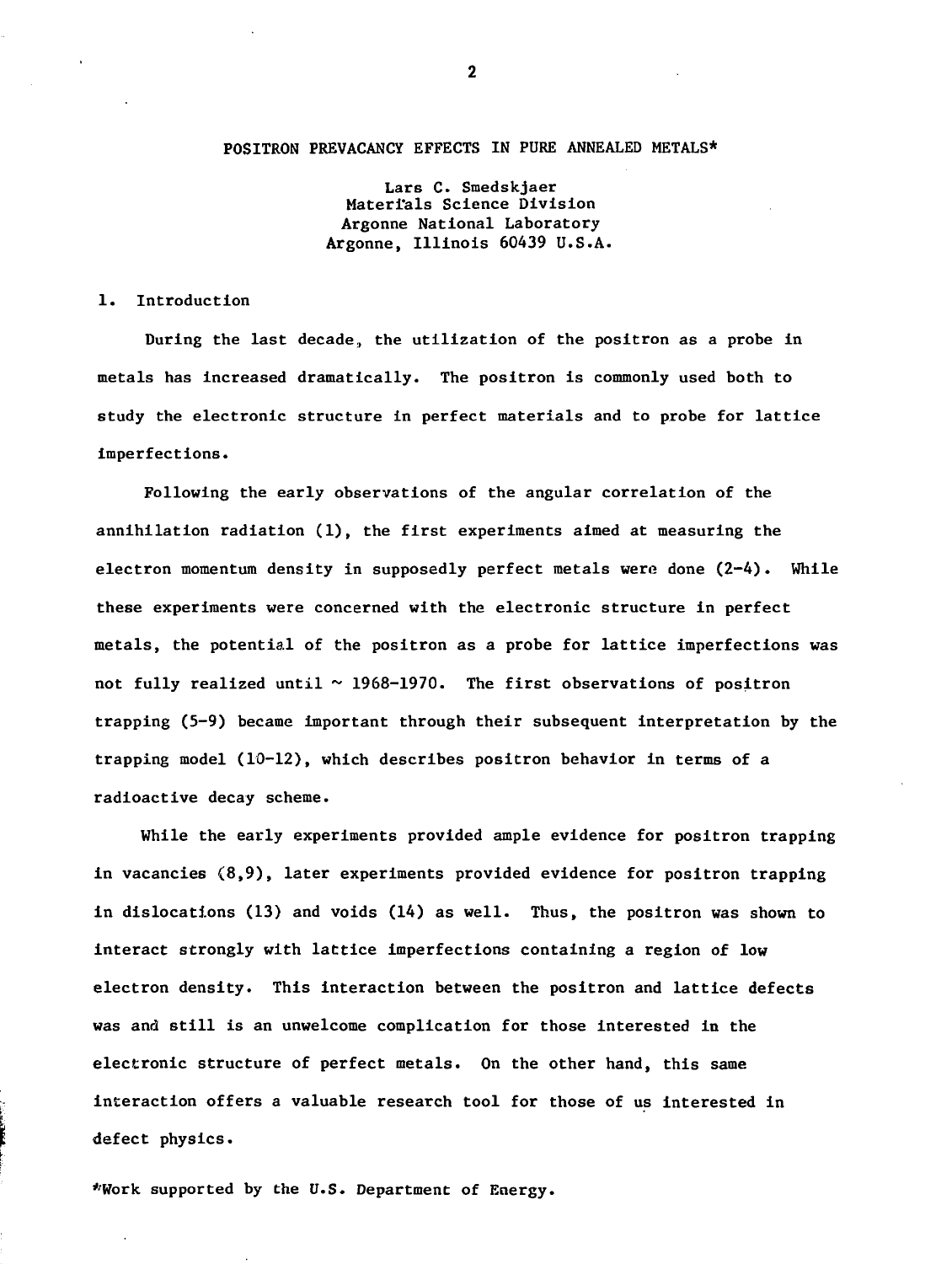The prevacancy effects, which are the subject of this lecture, might also at first be seen as undesirable. However, as we shall see, the prevacancy effects are due to positron interactions with defects and should therefore not be thought of as a complication introduced by the positron but rather as reflecting physical properties of lattice defects in metals.

The aim of the present lecture is first to establish that the prevacancy effects are real and not experimental artifacts. Next we will establish that the prevacancy effects are extrinsic in nature and not characteristic of the perfect material. We will then show that the prevacancy effects are caused by positron trapping in defects, and finally, suggest the possibility that the defects in question are dislocations.

#### 2. Evidence for Prevacancy Effects

For positron annihilation in a perfect metal the positron lineshape parameter and lifetime are expected to behave as almost linear functions of temperature except at the lowest temperatures (15,16). An experimental situation close to that of a perfect metal may be realized with a high-purity, well-annealed sample at temperatures below those where thermally generated vacancies can cause significant positron trapping. In this low-temperature region, referred to as the prevacancy region, the prevacancy effects manifest themselves as significant deviations from the expected linear temperature dependence of the positron signal.

Although the prevacancy effects at present have only been experimentally observed at low temperatures, we have no a priori knowledge with regard to their high-temperature properties; thus for example, we do not know whether their presence will affect the vacancy formation enthalpy measurements performed using positron annihilation. Later in this lecture, it will be suggested that such high-temperature effects are unlikely if the sample has a low dislocation density.

 $\overline{\mathbf{3}}$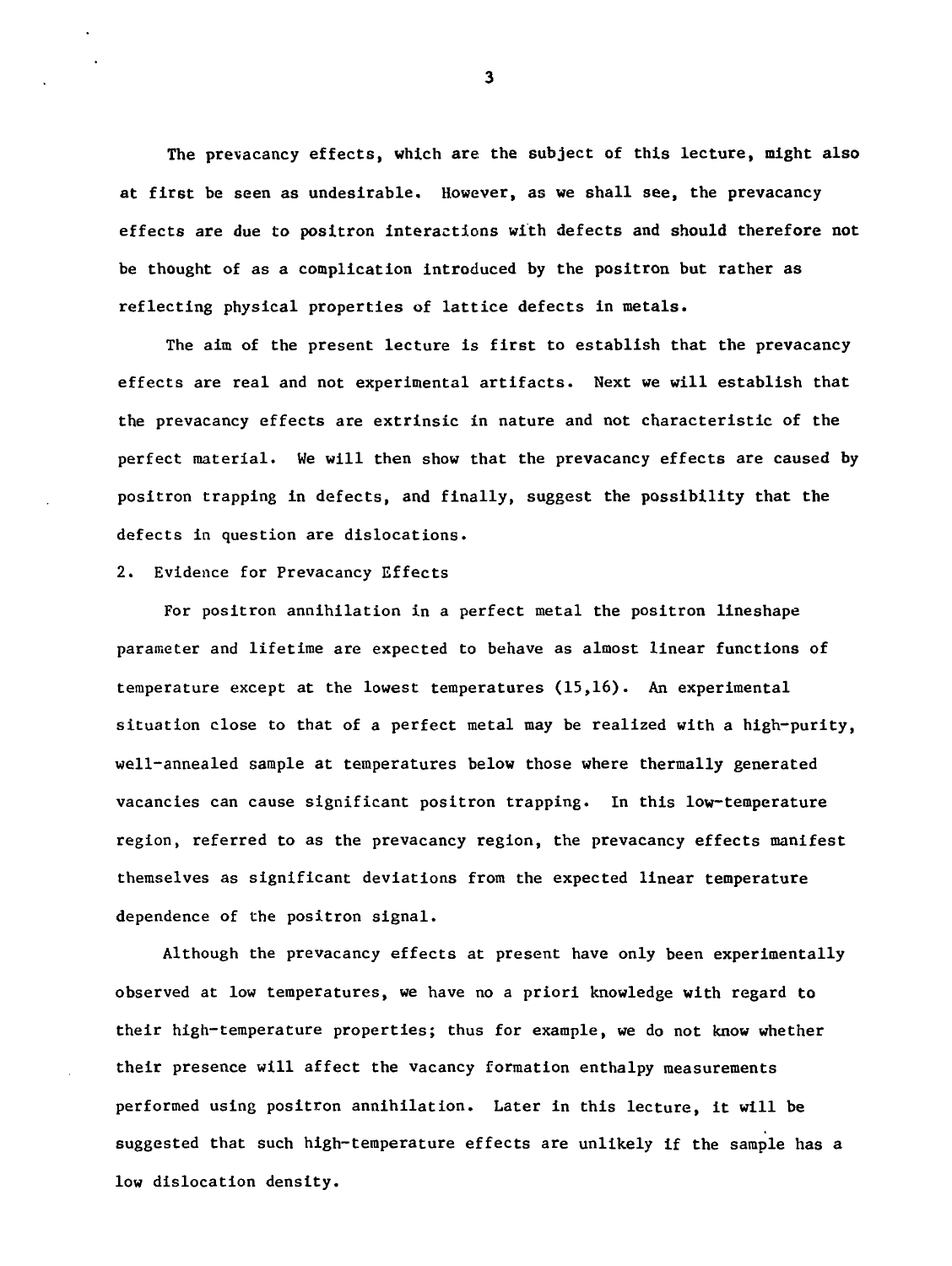Since the prevacancy effects were first observed for supposedly wellannealed, high-purity samples (17,18), and have since been consistently observed in such samples, the present considerations will also be limited to high-purity, well-annealed samples.

In Fig. 1 three schematic examples of prevacancy effects are shown along with the expected behavior of the positron signal for a perfect metal. Fig. 2a illustrates an experimental example of a prevacancy effect for Ta (19,20). The behavior in Fig. 2a corresponds to the behavior represented in Fig. lb, hereafter designated "type 1-b behavior". For comparison, Fig. 2b shows an example of a behavior presumably more closely related to the expected behavior of a perfect metal (21).

The metal Cd, despite its lattice structure and anisotropy, has attracted the most interest with respect to prevacancy effects. This may be, in part, because the prevacancy effects in this metal are commonly large, although large prevacancy effects have been observed in other metals as well. The first observations for  $Cd(17,18)$  were made with Doppler-broadening, but these were rapidly followed by both angular-correlation (22) and lifetime (23) experiments. These observations were all very similar to the behavior depicted in Fig. la, which may, however, sometimes be difficult to separate experimentally from type-lb behavior. Further evidence for the prevacancy effect was obtained in polycrystalline In, Zn, Cd, Au, and Pb (24,25,26) where the Doppler-broadening results showed behavior similar to that of Fig. la. However, the lifetime results (26) for Au and Cd seemed to be more closely related to the behavior depicted in Fig. lc. Very pronounced type-lb behavior has been found for In (27), as has a much less pronounced behavior in Fe (20). Recent results for Cd single crystals also exhibited a shoulder effect as in Fig. lb (28). For Ni, a variety of behaviors have been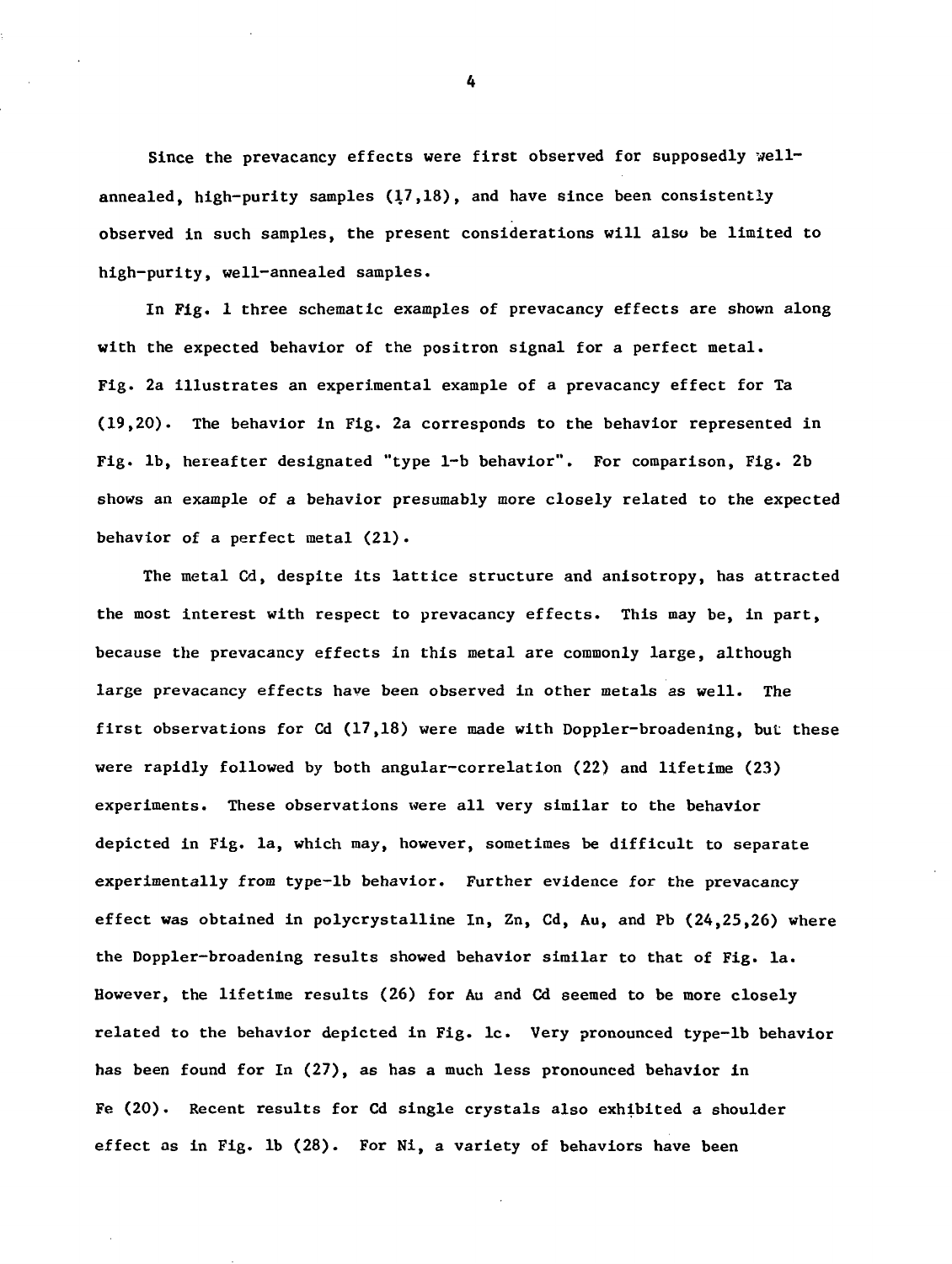observed. A transition from the flat region to the steeper region was found  $\sim$  250 K (29), as was also the case for Fe and V (29) at slightly different temperatures. Other work on Ni suggests a slope change at  $\sim$  700 K (30) and  $\sim$  900 K (31). Lifetime results (32) also indicated a prevacancy effect for Al, Ag, and Au.

To summarize, at present we have ample evidence for prevacancy effects in many metals: Al (32), Ag (32), Au (24,26,32), Pb (25), In (24,27), Zn (24), Ni  $(29-31)$ , Fe  $(20,29)$ , V  $(29)$ , Ta  $(19,20)$ , and Cd  $(17,18,22,23)$ . No effort has been made here to mention every experiment showing a prevacancy effect; the above list serves only to emphasize that prevacancy effects have been observed by all three positron techniques, for so many metals and by so many different groups that it is safe to assume that the prevacancy effects are not experimental artifacts related to one particular group, technique or metal. 3. The Extrinsic Nature of the Effects

We shall now consider whether the effects are characteristic of the perfect material (intrinsic) or whether they are extrinsic.

It is noteworthy in regard to the prevacancy effects (Fig. 1) that no hysteresis with respect to the temperature dependence of the positron annihilation parameters has been reported, except after high-temperature annealing (43). This could at first be regarded as evidence that the effects are intrinsic. However such a conclusion would be premature, since the type-lb temperature dependence for In observed in ref. (27) was not reproduced by other investigators (33,24). Correspondingly, a type-lb temperature dependence observed for Ta (19,20) was not reproduced in a later measurement by the same group (21) (see Fig. 2a, b). It is interesting to note that the type-lb behavior has now also been found for single-crystal Cd (28,34). A comparison among lifetime results (35,26,32) for Au has been made in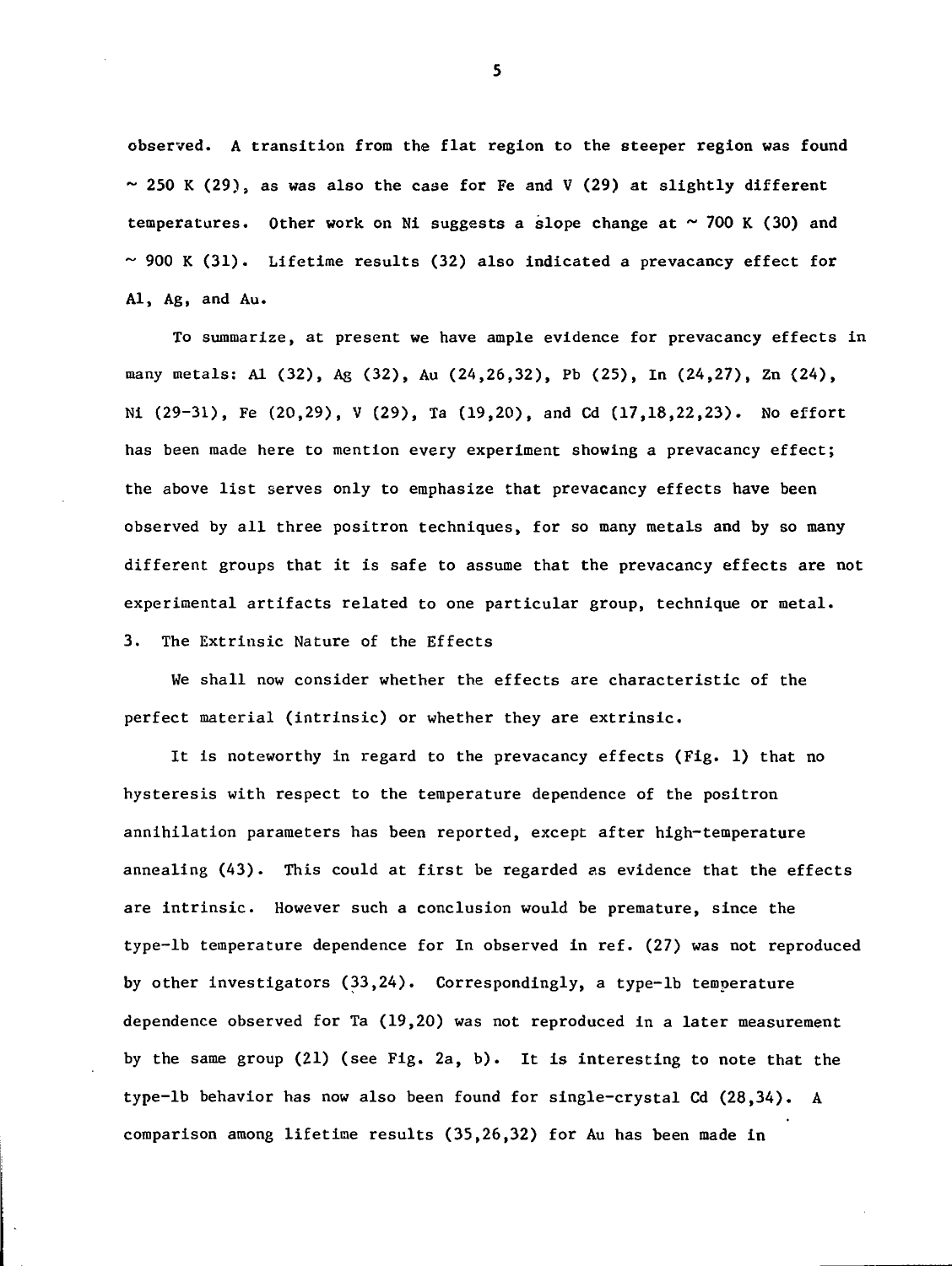ref. (35): good agreement for  $T \times 300$  K was found, while substantial disagreement was present at lower temperatures. In the same work (35), a normalized comparison between the Doppler-broadening data from (35) and (26) was also made and it was found that the low-temperature data deviated substantially from one another. As mentioned previously, a broad variety of effects have been observed in Ni. The lifetime results of ref. (31) showed a temperature independent region below  $\sim$  900 K followed by a steeper temperature dependence until the vacancy onset at  $\sim$  1100 K. No corresponding effect is found in Doppler-broadening (36-38) or in peak-count (39,30) measurements. The peak-count measurements of ref. (30) showed a transition at  $\sim$  700 K. No corresponding effect was reported by (36-39). Below room temperature the Ni data are scarce, but it might be noted that the transition around  $\sim$  250 K (29) is not visible in the data of ref. (38).

Based upon the present comparison for Ni, Ta, In, and Au, we are led to conclude that the prevacancy effects are extrinsic, at least for these metals. Furthermore, lifetime results for Cd (40) show that the positron annihilation spectrum contains at least two lifetimes in the temperature region where a prevacancy effect is observed. Thus, one concludes that the prevacancy effects for Cd are also extrinsic and it seems reasonable to assume that this conclusion is valid for other metals as well.

4. Interpretation of the Prevacancy Effects

In the original work demonstrating prevacancy effects (17,18), it was suggested that the positron was trapped by transient dilatations in the perfect lattice. In another interpretation, the concept of self-trapping (41) was introduced. According to this suggestion, the positron was able to "dig" a hole in the lattice and subsequently become trapped. Both of these interpretations as well as a more recent suggestion (42), consider the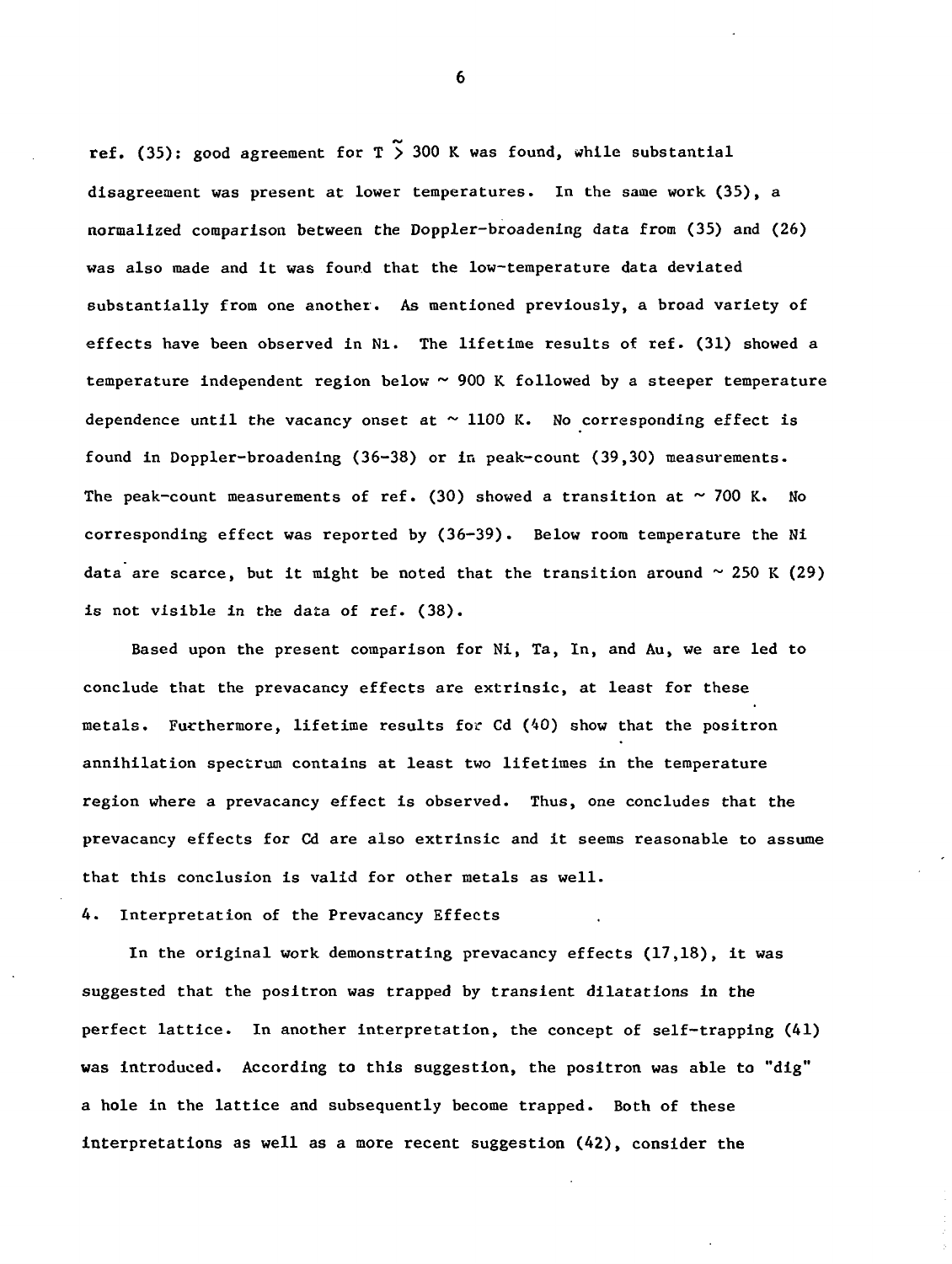prevacancy effects to be of an intrinsic nature. The present observation that prevacancy effects are extrinsic precludes these suggestions with respect to the prevacancy effects discussed here.

The present interpretation of the prevacancy effects follows that given in ref. (35), where it was suggested that the simple straight-line behavior observed in that study for the lineshape and lifetime in Au over the range 27 K  $\leq$  T  $\leq$  592 K might be close to the intrinsic behavior, while the longer lifetimes reported by others (26,32) for  $T < 300$  K could be caused by positron trapping. This view of the prevacancy effects as the result of positron trapping is further supported by the observation of positron trapping at room temperature in supposedly well-annealed Cu (43). In the latter work, it was further demonstrated that the amount of trapping at room temperature depends upon the mechanical history of the sample prior to the anneal. This work is of particular value because the possibility of artifactual differences between results from different laboratories, obtained with different samples and equipment, is eliminated.

Further support of the present viewpoint is obtained from the lifetime results for Cd (40). For a Cd sample with a mean-lifetime temperature dependence (see Fig. 3) similar to that depicted in Fig. la, a second long lifetime was resolvable for temperatures below  $\sim$  150 K. The intensity of this second lifetime as a function of temperature is shown in Fig. 4. The existence of two lifetimes is direct evidence for positron trapping.

Thus, in conclusion, the prevacancy effects in Au, Cd and Cu are due to positron trapping in defects. One may suggest that this would be the case for other metals as well.

 $\overline{\mathbf{z}}$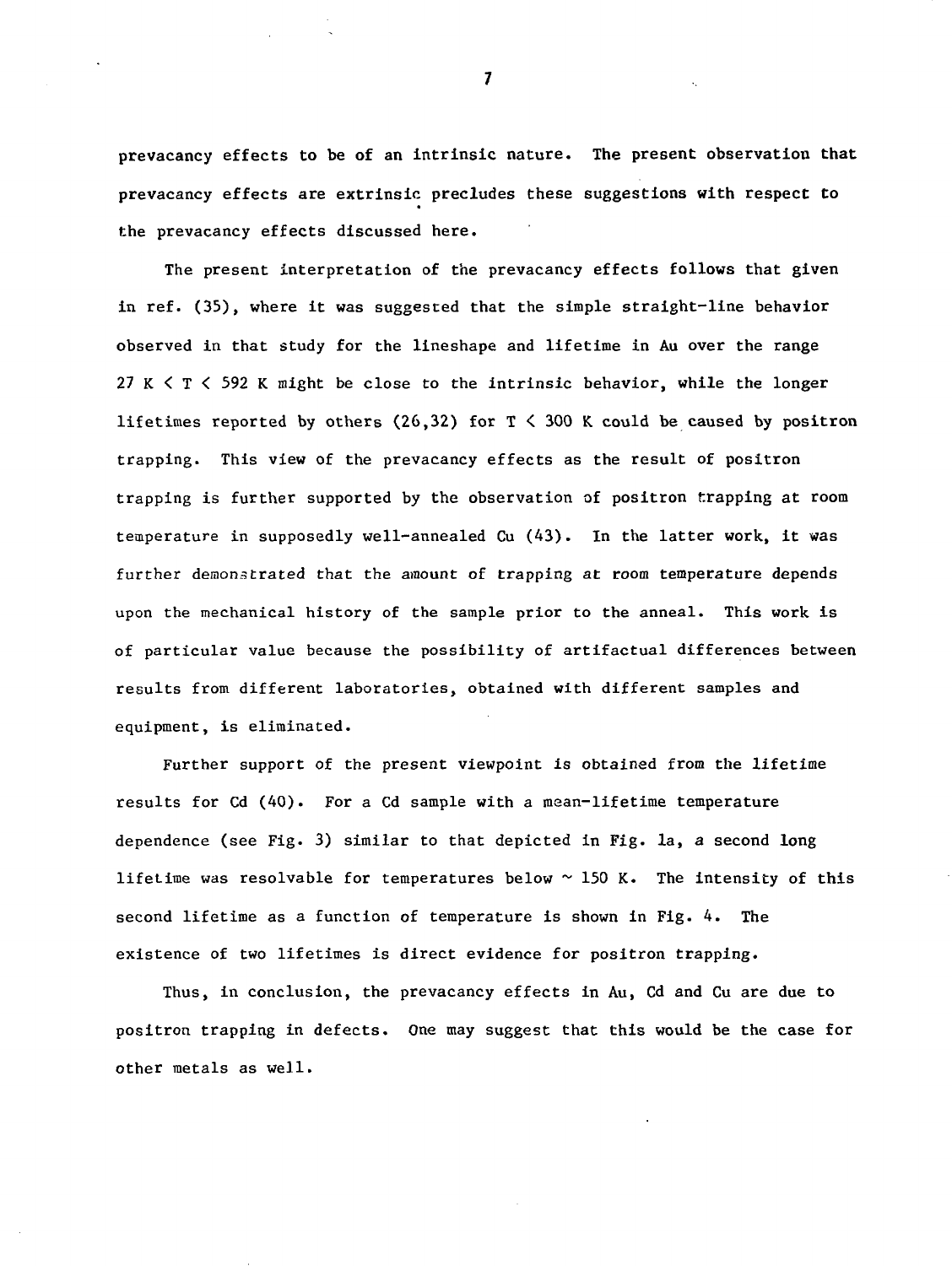# 5. The Nature of the Defects

Nothing conclusive is known at present about the defects causing the prevacancy effects. One may suggest high-angle grain boundaries, dislocations, or impurity-related defects (e.g., pinned dislocations), or any combinations of these, as possible causes. Without precluding that any of these defects could cause or contribute to a prevacancy effect, one might note that grain boundaries alone are unlikely to have caused the presently observed effects, since grain sizes in annealed metals are commonly large. In particular, one might note the recent observations of prevacancy effects in Cd single crystals (24,28,34).

The experiments on Cu (43) and Cd (40) do, however, provide some important clues. First, both experiments showed that the lineshape (Cu) or lifetime (Cd) characteristic of the defect was similar to that of a vacancy. This may be interpreted to mean that the binding energy between the defect and the positron is high  $($   $>$   $1$  eV). Second, the intensity of the long lifetime in Cd (see Fig. 4) was shown to decrease with increasing temperature below 300 K, while the increase above 300 K is due to positron trapping in thermally generated vacancies. The decrease in intensity corresponds to a decrease in the specific "effective" positron trapping cross section. This could be caused either by diffusion-limited trapping or by a low binding energy (< 0.1 eV) between the positron and the defect.

Without ruling out the possibilities of diffusion-limited trapping we shall, following the work of ref. (44), explore the contrast between the binding energies. According to the suggestions made in ref. (44), the dislocation is a positron trap containing two localized positron states, one with a high binding energy and one with a low binding energy. The dislocation line itself is considered to have a low positron binding energy, while, for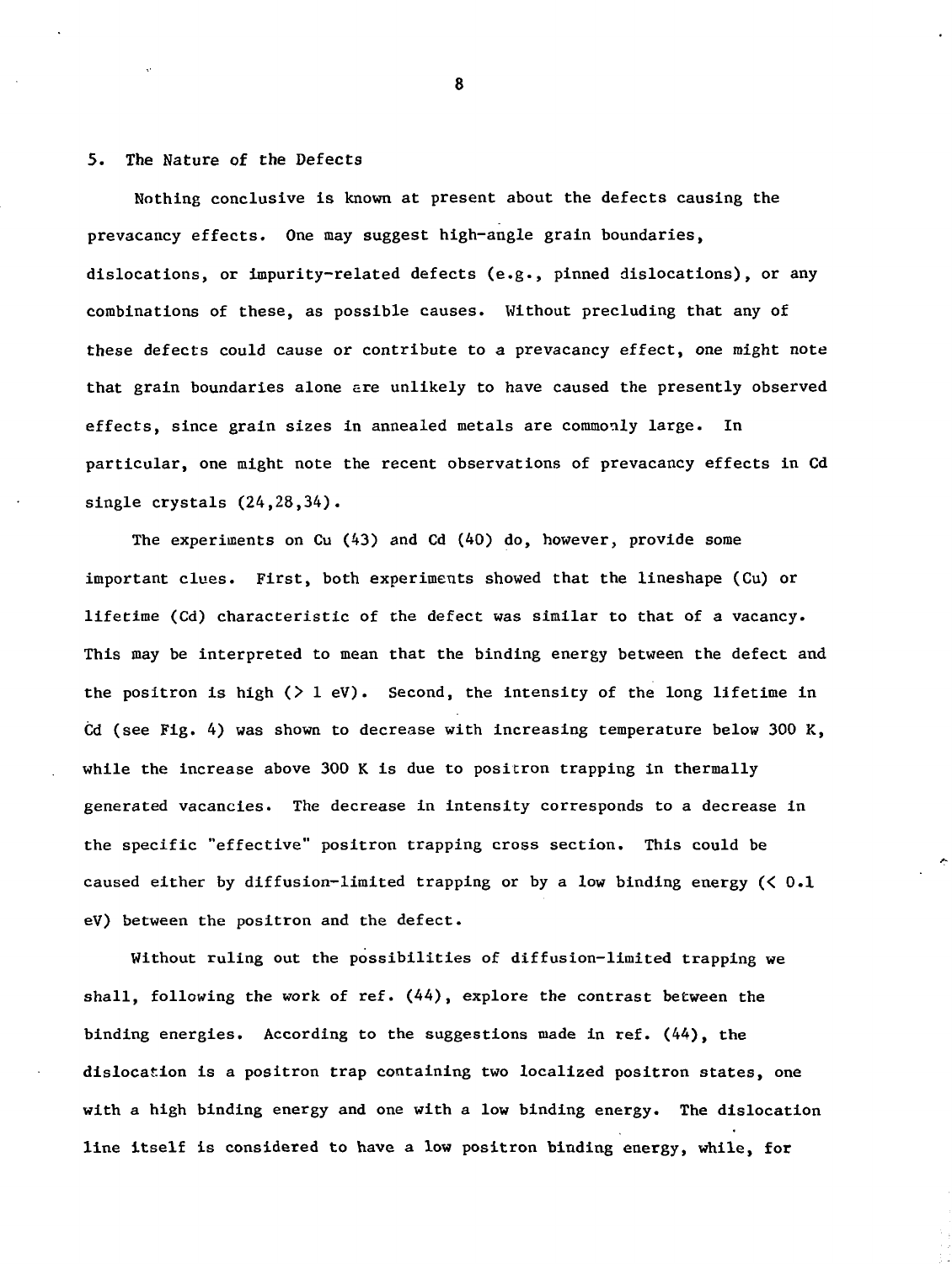example, jogs on the dislocation lines have a high positron binding energy. It was shown that the positron may at first be trapped on the dislocation line emitting a phonon in the process. Once trapped on the line, the positron probes the line and may in the process either annihilate, detrap, if it collides with a phonon, or get further trapped by a jog. If the positron annihilates while probing the line, it will result in a lineshape or lifetime close to that of the perfect material, but if it annihilates while trapped in a jog, the annihilation characteristics resemble those of a vacancy. The predictions of this model for the mean positron lifetime in Al, assuming a temperature-independent jog density, is shown in Fig. 5 for various binding energies and jog densities. For convenience, the jog density has been expressed in terms of the transition rate between the dislocation-line trapped state and that of the jog. For comparison, the expected behavior of the mean lifetime for positrons in the perfect lattice is also shown. From Fig. 5, it is seen that prevacancy effects of the types depicted in Fig. la and Fig. lc can be explained by this model.

The shoulder-like effect characteristic of type-lb behavior appears just below the vacancy region. At such high temperatures, the assumption of a temperature-independent jog density cannot be justified, and the results of ref. (44) should be correspondingly revised. The effects of a temperaturedependent jog density are easily investigated (45) for the simple case where the temperature-independent jog density is low. It was found that a shoulder effect could develop when the activation enthalpy for jog formation was less than that for vacancy formation, which is very likely, and that the magnitude of the effect would be proportional to the dislocation density.

Thus, the model suggested by ref.  $(44)$  is qualitatively consistent with the experimental observations of the prevacancy effects, although it

 $\overline{9}$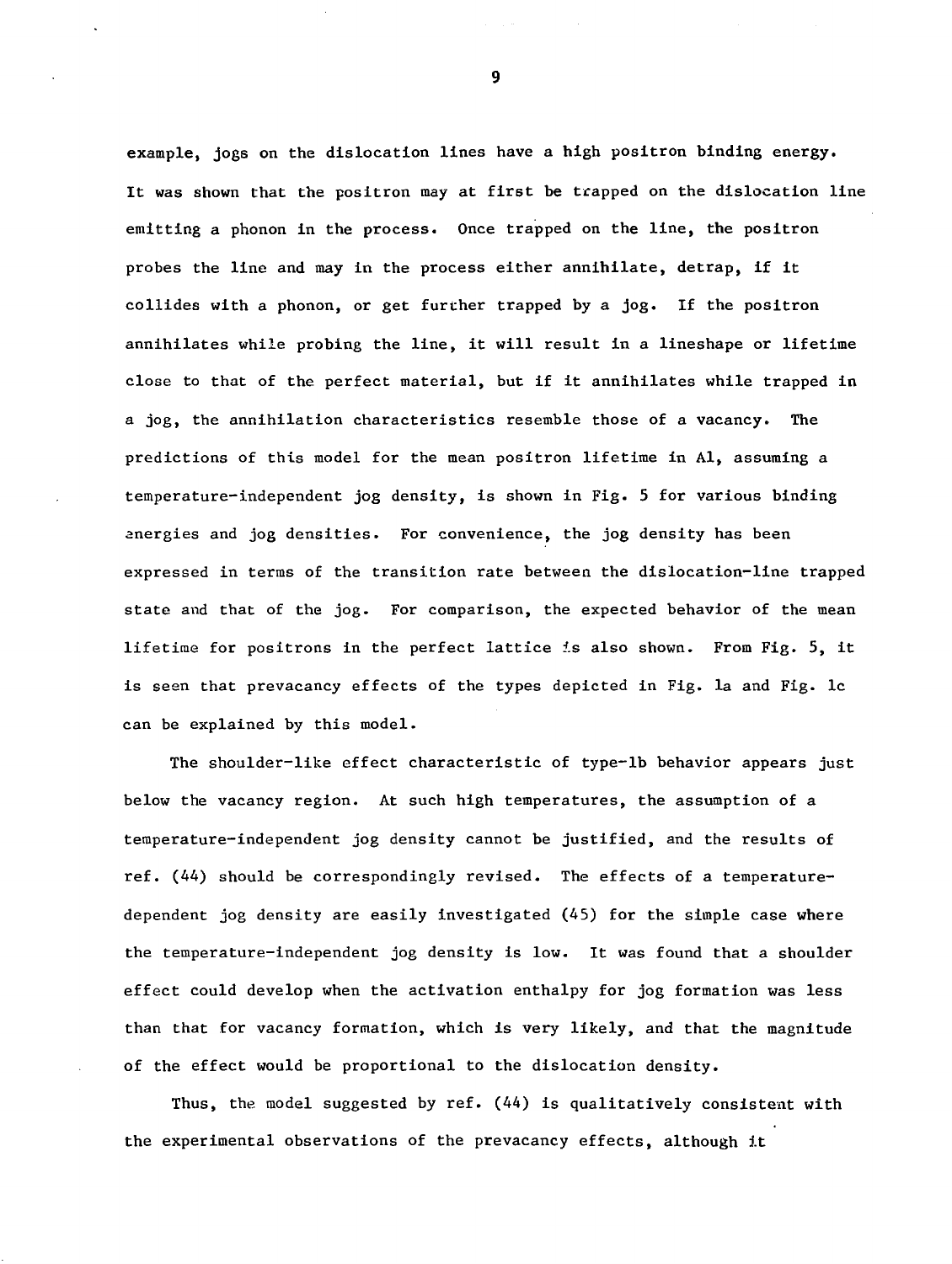represents an oversimplication of the real physical situation at hand. For a real sample, one anticipates that not only one bat several dislocation types would be present, which implies that a spectrum of positror. dislocation-line binding energies, rather than a single energy, should be considered. One may, however, speculate that the prevacancy effects might yield information with respect to dislocation-line properties such as jog densities and activation enthalpies for jog formation.

The present suggestion that prevacancy effects can be caused by positron trapping in dislocations does not preclude other explanations. It should be emphasized that other two-trap systems similar to that proposed for the dislocation could result in similar temperature effects as well (e.g., dislocation networks).

Finally, attention must be drawn to the possibility of diffusion-limited positron trapping. It is pointed out in ref. (46) that positron trapping in dislocations would be strongly temperature-dependent if the trapping process were diffusion-limited and it is possible that this description could account for the prevacancy effects as well.

In conclusion, we have suggested that the prevacancy effect can be due to positron trapping in dislocations and we have shown that the model proposed in ref. (44) can account qualitatively for the observed results. Clearly, experimental work on systems containing precisely characterized dislocations will be needed in order to provide a final conclusion with respect to the present suggestions.

6. The Prevacancy Effects and Other Measurements

In the present section we shall briefly consider how the prevacancy effects may interfere with positron experiments.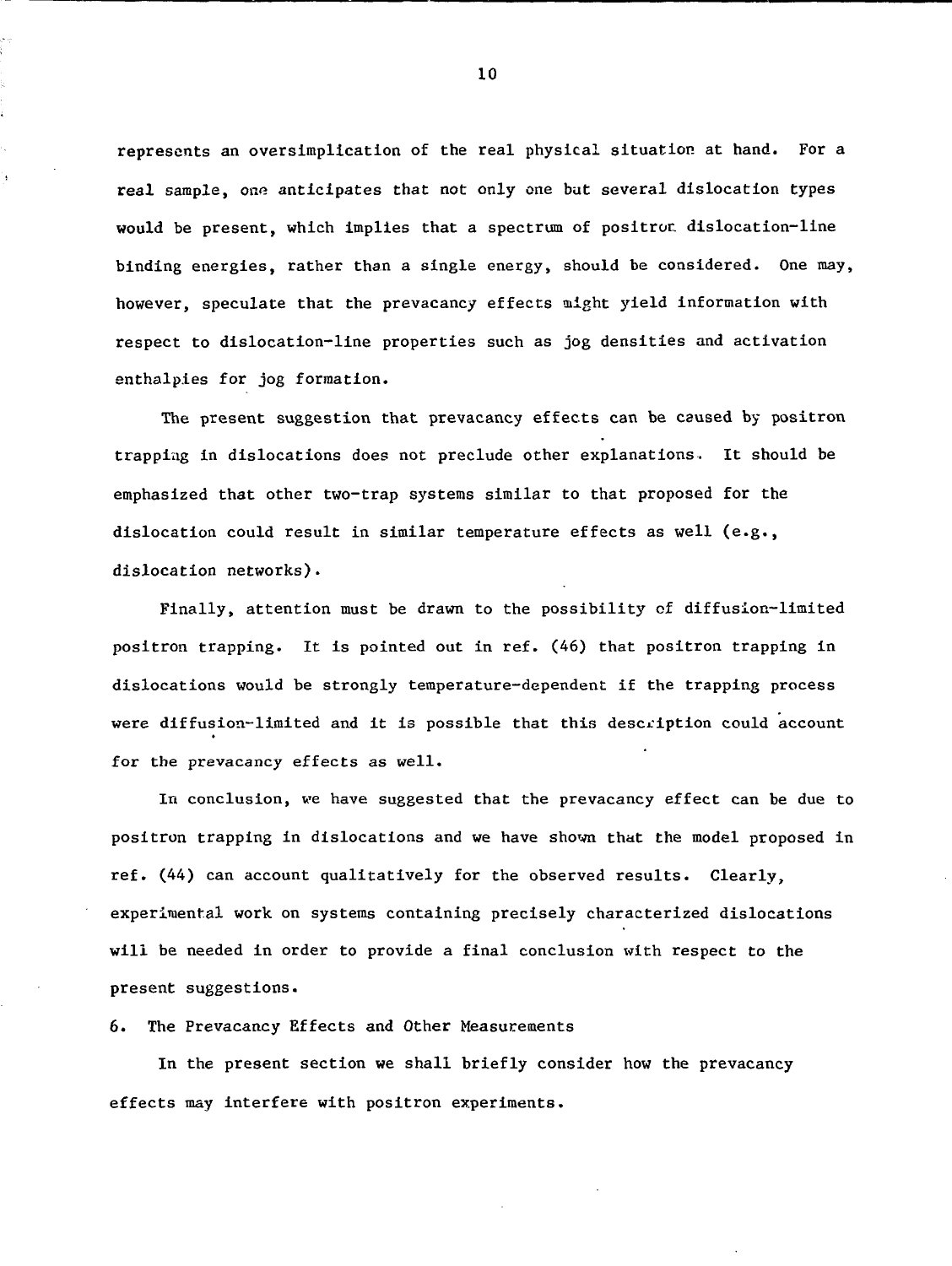It was stated in the Introduction that the positron is sensitive to regions of low electron density.. The prevacancy effects may therefore interfere with most other positron experiments (e.g., low temperature annealing experiments and vacancy formation enthalpy measurements) to the decree that low-density regions other than those of "interest" are present in the sample. This complication is due not to the positron behavior, but to defect physics itself, although the present author finds it deplorable that the positrons have not read a standard textbook on dislocations and vacancies and are thus unable to distinguish clearly between them.

The irreproducible nature of the prevacancy effects also indicates that the interference may be avoided or reduced by sufficient in situ annealing. The proposed model of ref. (44) strongly suggests that if the transition between the flat and the steeper part of the temperature dependence of the positron signal (see Fig. 1) takes place at a sufficiently low temperature, then parameters such as vacancy formation enthalpies can be correctly determined by means of positron annihilation; however, extreme caution should be exercised with respect to such determinations if, for example, type-lb behavior is seen. Low-temperature annealing experiments may also be affected when weakly-binding dislocations are present. Possible changes in both type and density of such dislocations upon annealing will make it difficult to separate dislocation effects from the effects of interest. Thus, in. experiments where the prevacancy effects are not of primary interest attempts should be made to avoid them.

### 8. Conclusion

It has been shown that the prevacancy effects observed for positron annihilation in metals are due to positron trapping in defects. It has been suggested that these defects are dislocations, but other possibilities should also be considered in future work.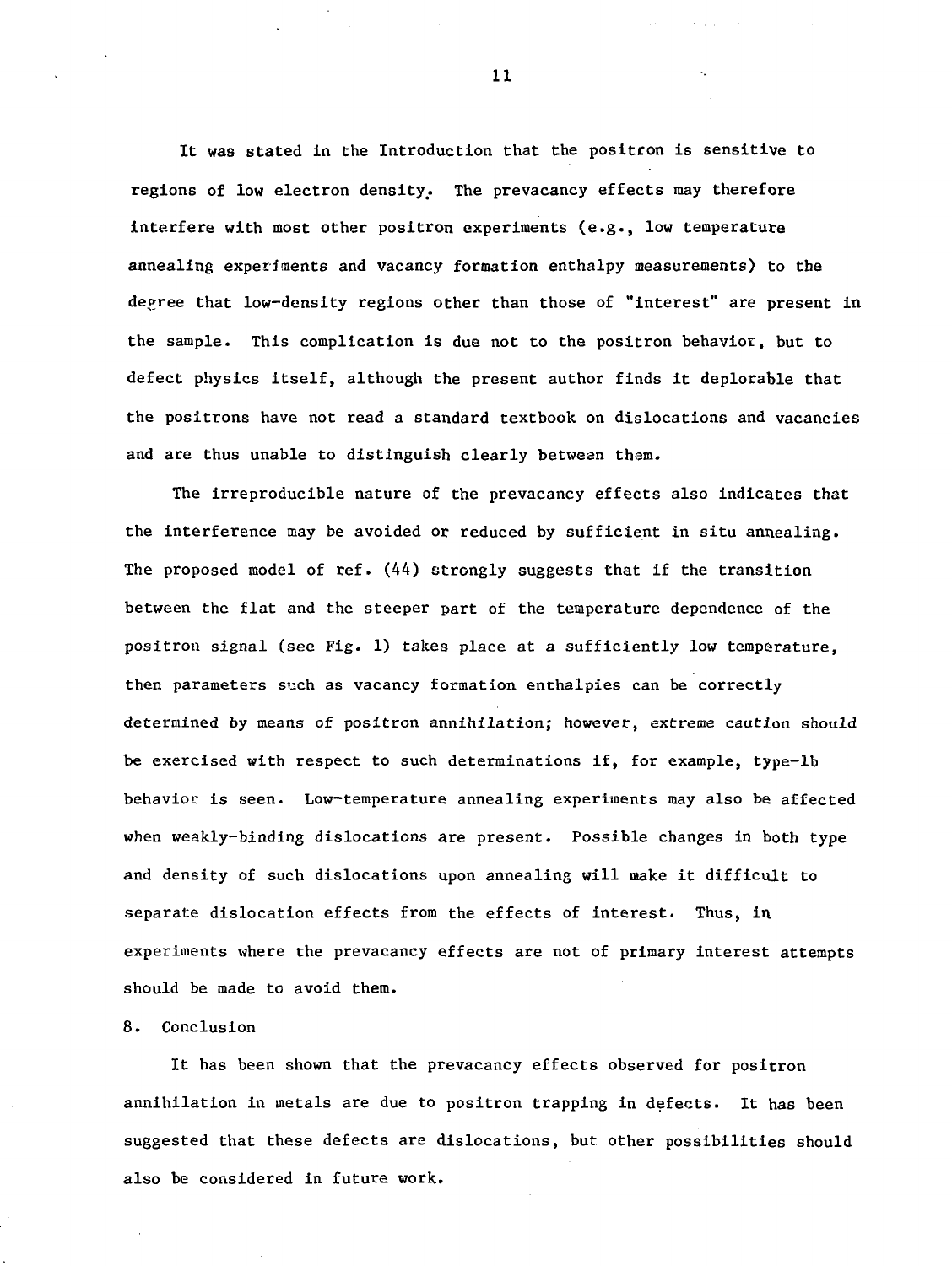One might at first consider the prevacancy effects as a complication, just as the discovery of positron trapping in defects might have been perceived originally. However, since these effects reflect the underlying metal physics, one might speculate that the prevacancy effects may represent a future area of defect research.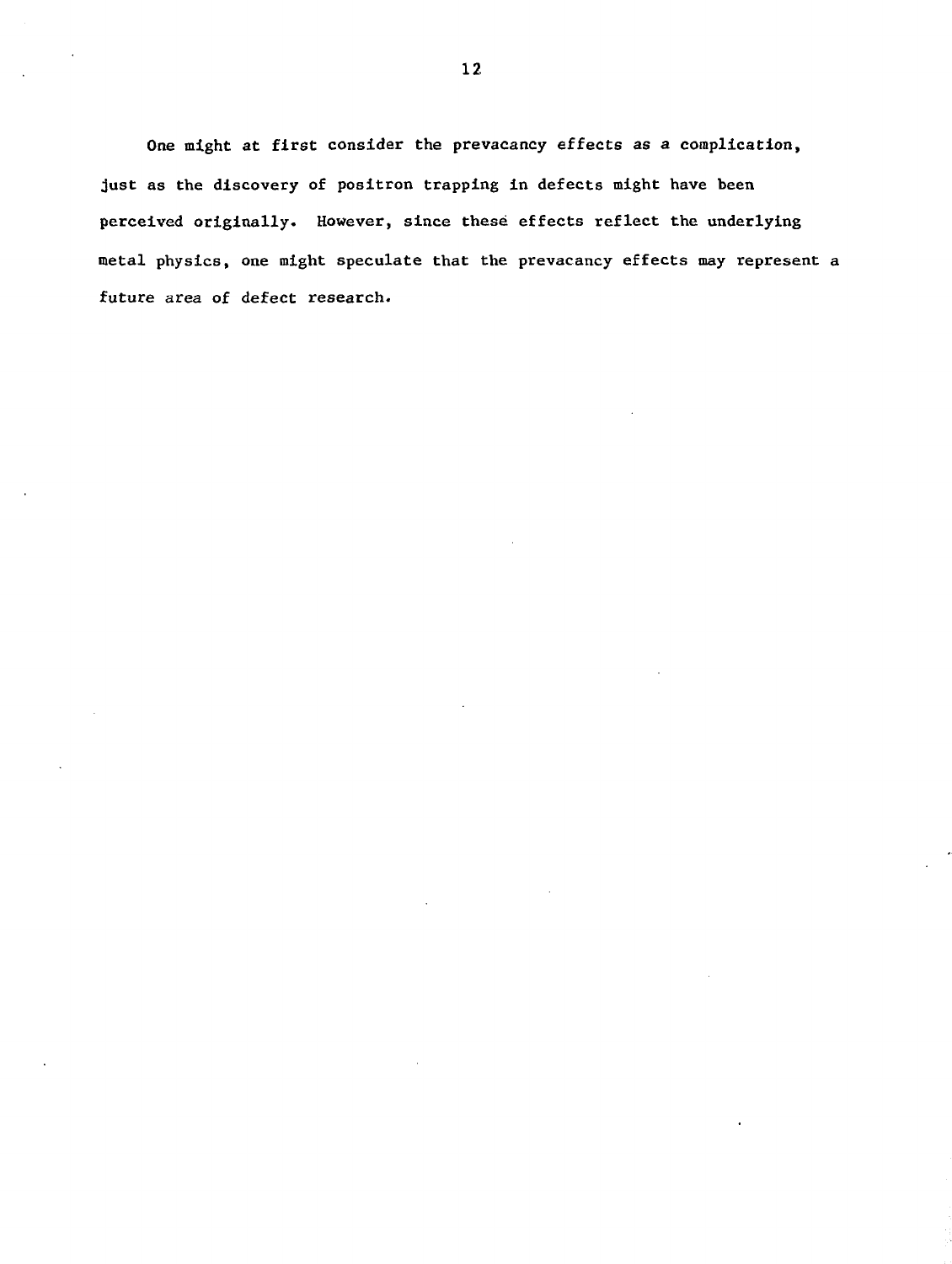References

- 1. R. Beringer and C. G. Montgomery, Phys. Rev. 61, 222 (1942).
- 2. S. DeBenedetti, C. E. Covan, W. R. Konneker, and H. Primakoff, Phys. Rev. 21, 205 (1950).
- 3. A. T. Stewart, Can. J. Phys. 35, 168 (1957).
- 4. S. Berko and J. S. Plaskett, Phys. Rev. 112, 1877 (1958).
- 5. I.Ya Dekhtyar, D. A. Levina and V. S. Mikhalenkov, Dokl. Akad. Nauk 156, 795 (1964).
- 6. I. K. MacKenzie, G, F. 0. Langstroth, B. T. A. MacKee and C. G. White, Can. J. Phys. 42, 1837 (1964).
- 7. S. Berko and J. C. Erskine, Phys. Rev. Lett 19, 307 (1967).
- 8. J. H. Kusmiss and A. T. Stewart, Adv. Phys. 16, 63 (1967).
- 9. 1. K. MacKenzie, T. L. Khoo, A. B. MacDonald and B. T. A. McKee, Phys. Rev. Lett. 19, 946 (1967).
- 10. W. Brandt, Positron Annihilation, eds. A. T. Stewart and L. 0. Roellig (New York, 1967) p. 155.
- 11. B. Bergersen and M. J. Stott, Solid State Commun. 7, 1203 (1969).
- 12. D. C. Connors and R. N. West, Phys. Lett. A 30, 24 (1969).
- 13. R. M. J. Cotterill, K. Petersen, G. Trumpy and J. Traff, J. Phys. F: Metal Phys. 2, 459 (1972).
- 14. R. M. J. Cotterill, I. K. MacKenzie, L. Smedskjaer, G. Trumpy and J. H. 0. L. Traff, Nature 239, 101 (1972).
- 15. M. J. Stott and R. N. West, J. Phys. F: Metal Phys. 8\_, 635 (1978).
- 16. S. W. Tam, S. K.Sinha and R. W. Siegel, J. Nucl. Mater. 69 & 70, eds. N. L. Peterson and R. W. Siegel (Amsterdam, 1978), p. 596; J. Nucl. Mater, to be published (1981).
- 17. P. C. Lichtenberger, Ph.D. Thesis (University of Waterloo, Canada 1974).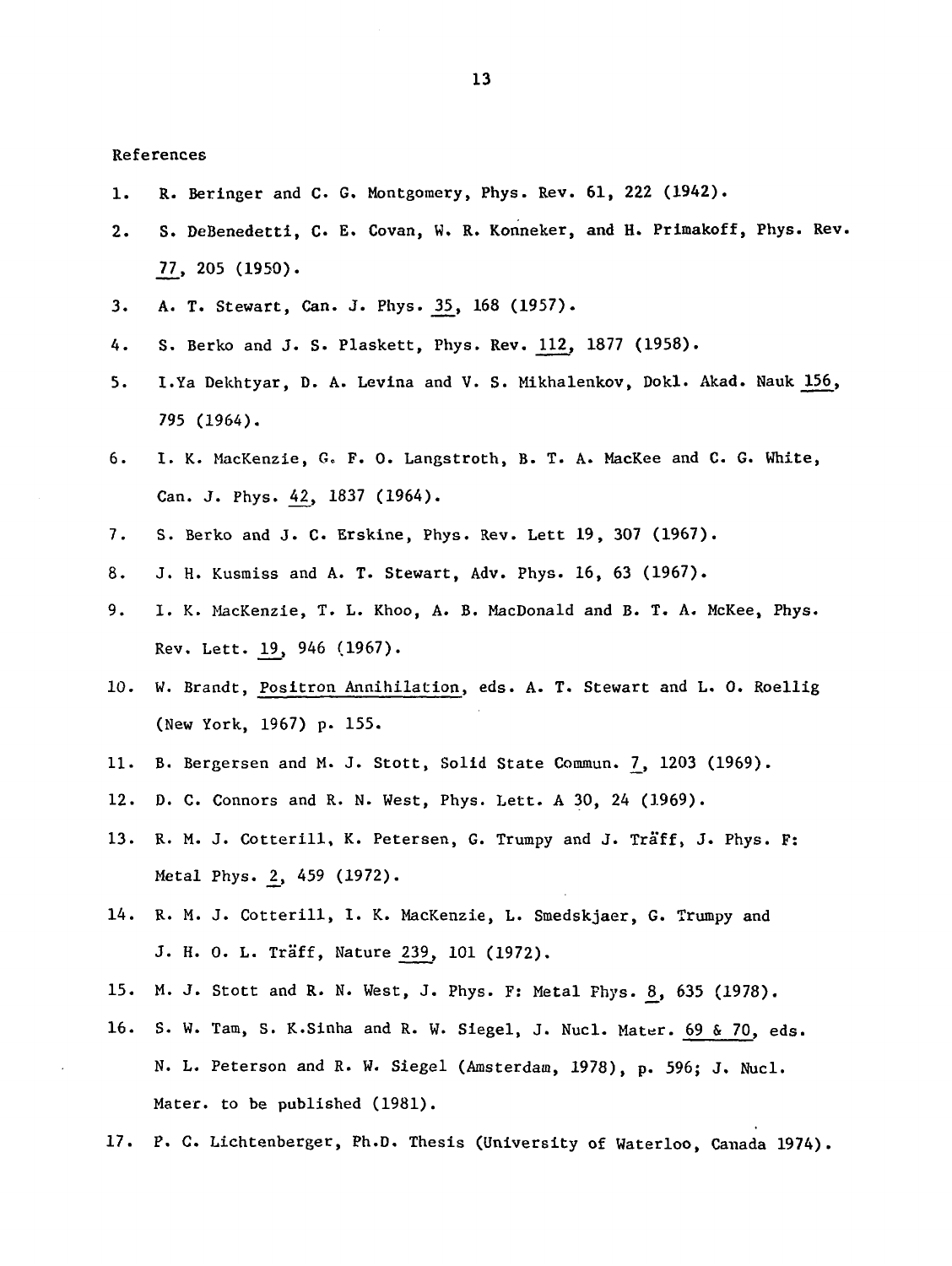- 18. P. C. Lichtenberger, C. W. Schulte, and I. K. MacKenzie, Appl. Phys. 6, 305 (1975).
- 19. K. Maier, H. Metz, D. Herlach, H. E. Schaefer and A. Seeger, Phys. Rev-Lett. 39, 484 (1977).
- 20. K. Maier, H. Metz, D. Herlach and H. E. Schaefer, J. Nucl. Mater. 69 & 70, eds. N. L. Peterson and R. W. Siegel, (Amsterdam, 1978) p. 589.
- 21. K. Maier, M. Peo, B. Saile, H. E. Schaefer and A. Seeger, Phil. Mag. A 40, 701 (1979)
- 22. S. M. Kim and W. J. L. Buyers, J. Phys. F: Metal Phys. 6, L67 (1976).
- 23. L. C. Smedskjaer, M. J. Fluss, M. K. Chason, D. G. Legnini and R. W. Siegel, J. Phys. F: Metal Phys. 7, 1261 (1977).
- 24. P. Rice-Evans, I. Chaglar and R. El. Khangi, Phys. Rev. Lett. 40, 716 (1978).
- 25. P. Rice-Evans, I. Chaglar and F. A. R. El Khangi, Phil. Mag. A 38, 543 (1978).
- 26. D. Herlach, H. Stoll, W. Trost, H. Metz, T. E. Jackmann, K. Maier, H. E. Schaefer and A. Seeger, Appl. Phys. 12, 59 (1977).
- 27. D. Segers, L. Dorikens-Vanpraet and M. Dorikens, Appl. Phys. 13, 51 (1977).
- 28. P. Rice-Evans, I. Chaglar and F. A. R. El Khangi, Positron Annihilation, Proc. 5th Int. Conf. Positron Annihilation, eds. R. R. Hasiguti and K. Fujiwara (Japan, 1979) p. 235.
- 29. J. A. Jackmann, C. W. Schulte and J. L. Campbell, J. Phys. F: Metal Phys. 8, L13 (1978).
- 30. S. Nanao, K. Kuribayashi, S. Tanigawa and M. Doyama, J. Phys. F: Metal Phys. 7, 1403 (1977).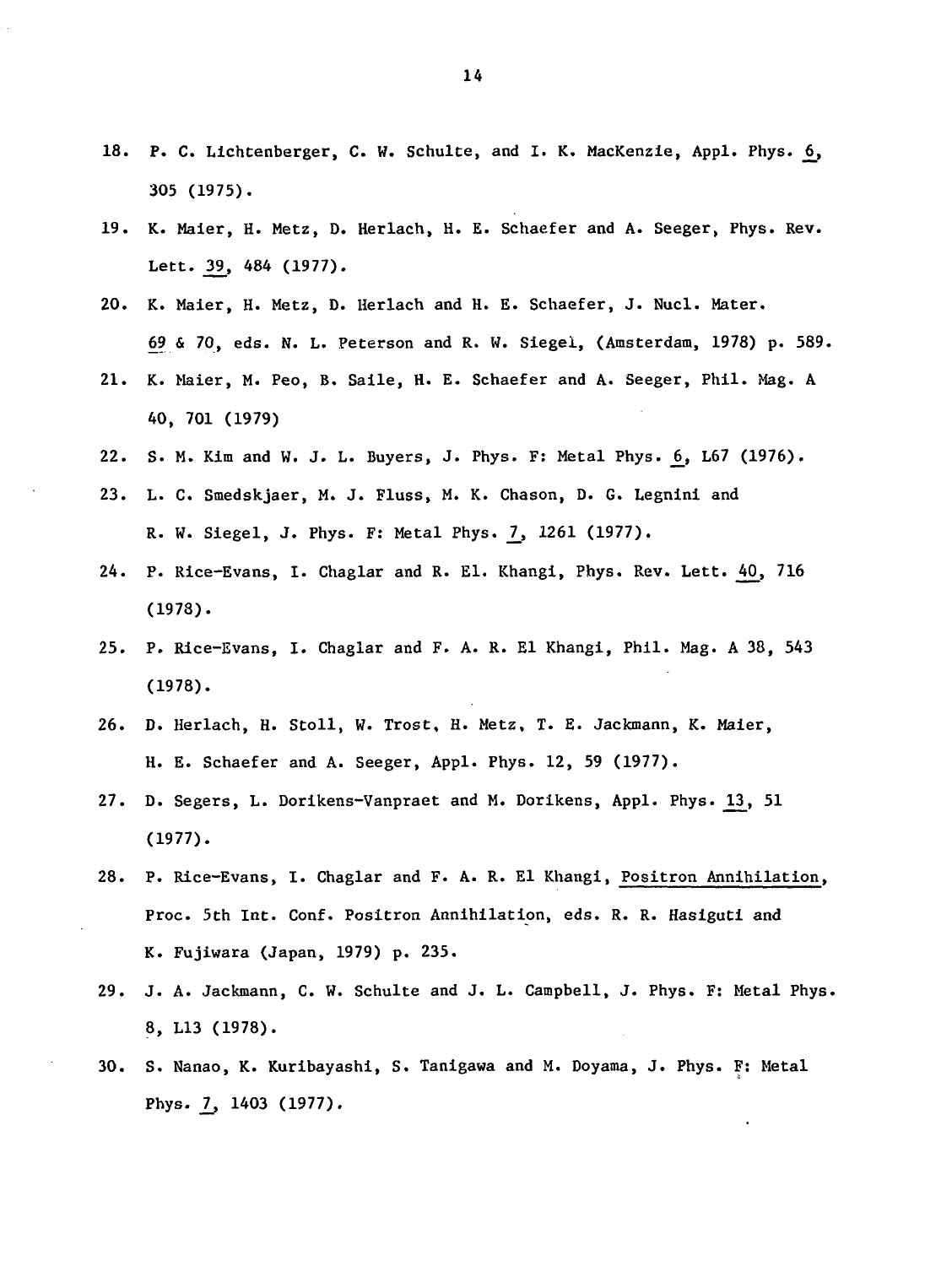- 31. K. G. Lynn, C. L. Snead Jr. and J. J. Hurst, J. Phys. F: Metal Phys. 10, 1753 (1980).
- 32. B. T. A. McKee and T. McMullen, J. Phys. F: Metal Phys. 8, 1175 (1978).
- 33. P. Rice-Evans, T. Hlaing and I. Chaglar, Phys- Lett. 60A, 368 (1977).
- 34. R. N. West, K. G. Lynn, Y. C. Jean and A. K. Goland, Bull. Am. Phys. Soc. 26, 238 (1981)
- 35. L. C. Smedskjaer, M. J. Fluss, M. K. Chason, D. G. Legnini and R. W. Siegel, J. Phys. F: Metal Phys. 9, 1815 (1979).
- 36. L. C. Snr'dskjaer, M. J. Fluss, D. G. Legnini, M. K. Chason and R. W. Siegel, submitted to J. Phys. F: Metal Phys. (1981).
- 37. J. L. Campbell, C. W. Schulte and J. A. Jackman, J. Phys. F: Metal Phys. \_7\_, 1985 (1977).
- 38. K. Maier, G. Rein, B. Saile, P. Valenta and H. E. Schaefer, Proc. 5th Int. Conf. Positron Annihilation, eds. R. R. Hasiguti and K. Fujiwara (Japan, 1979) p. 101.
- 39. H. Matter, J. Winter and W. Triftshäuser, Appl. Phys. 20, 135 (1979).
- 40. L. C. Smedskjaer, D. G. Legnini and R. W. Siegel, J. Phys. F: Metal Phys. 10, LI (1980).
- 41. A. Seeger, Appl. Phys. 7, 85 (1975).
- 42. I. K. MacKenzie, Phys. Lett. 77A, 476 (1980).
- 43. L. C. Smedskjaer, M. J. Fluss, R. W. Siegel, M. K, Chason and D. G. Legnini, J. Phys. F: Metal Phys. 10, 559 (1980).
- 44. L. C. Smedskjaer, M. Manninen and M. J. Fluss, J. Phys. F: Metal Phys. 10, 2237 (1980).
- 45. L. C. Smedskjaer, M. J. Fluss and R. W. Siegel, to be published.
- 46. B. Bergersen and T. McMullen, Solid State Commun. 24, 421 (1977).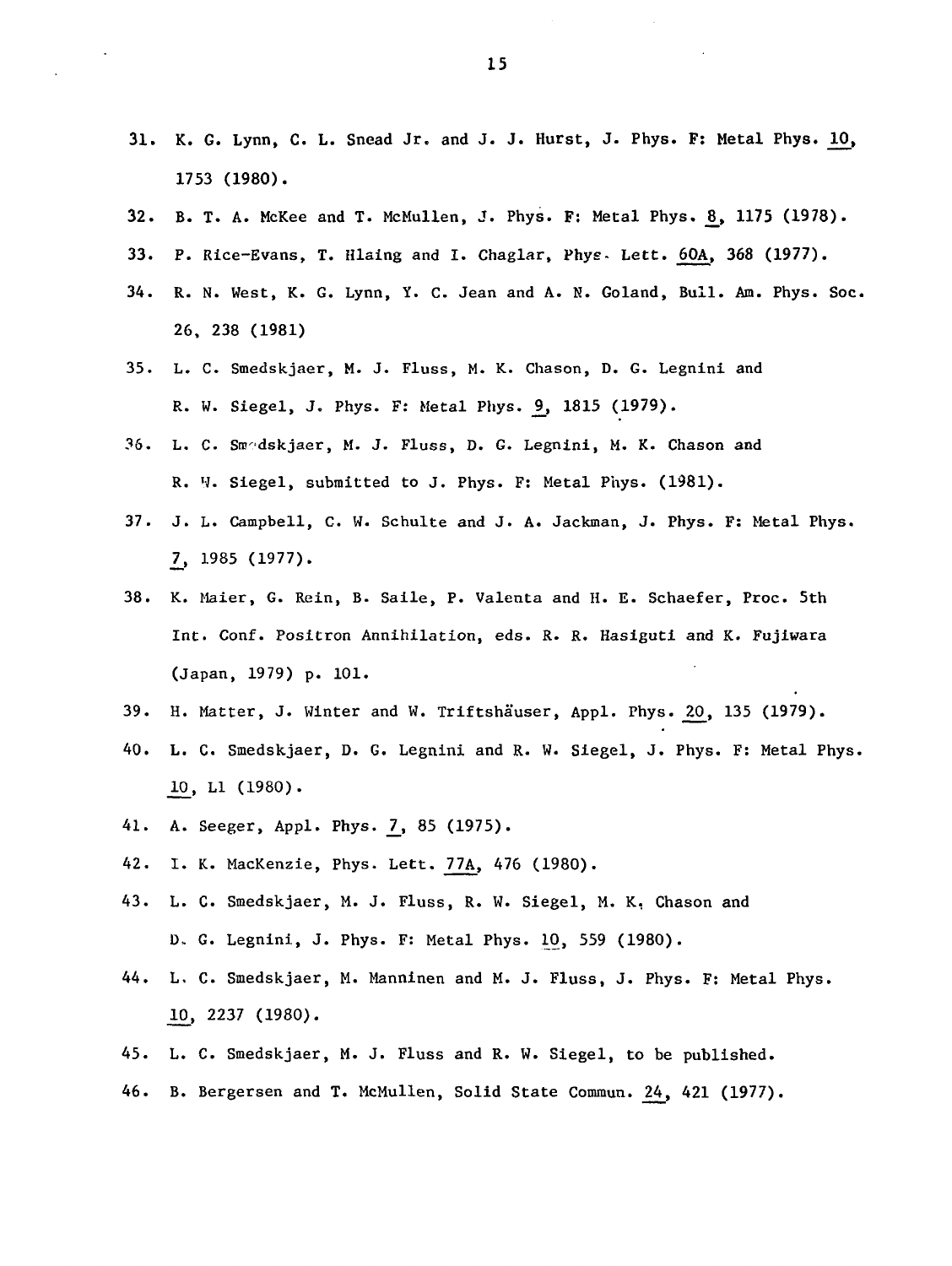Figure Captions

- Fig. 1. Three schematic examples of prevacancy effects. The dashed curves show the expected intrinsic behavior of the positron annihilation parameter F (mean lifetime or lineshape) vs temperature T at low temperatures. The solid curves show the experimentally observed temperature dependence when prevacancy effects are present.
- Fig. 2. Wing parameter, W, as a function of temperature for Ta, (a) with and (b) without apparent prevacancy effect. From ref. (19-21).
- Fig. 3. Mean positron lifetime  $\bar{\tau}$  as a function of temperature for Cd. Positron trapping in thermally generated vacancies is apparent in the two high-temperature points. The high-temperature part of the curve is not shown (compare with Fig. la). From ref. (40).
- Fig. 4. Intensity  $I_2$  as a function of temperature for Cd sample with prevacancy effect. Trapping in thermally generated vacancies is seen above 300 K. Trapping in defects (prevacancy effect) is visible below 150 K. From ref. (40).
- Fig. 5. (a-e) Calculated mean positron lifetime in Al for a dislocation density of  $\sim 10^8$  cm<sup>-2</sup> and the following values of positron dislocation-line binding energy  $(E_h)$  and positron trapping rates into jogs ( $\zeta$ ): (a) E<sub>b</sub> = 0.1 e ,  $\zeta = 10^3 \lambda_{\rm b}$ ; (b) 0.1 eV,  $10^2 \lambda_{\rm b}$ ; (c) 0.03 eV,  $10^{3\lambda}$ b; (d) 0.03 eV,  $10^{2\lambda}$ b; (e) 0.01 eV,  $10^{3\lambda}$ b. The quantity  $\lambda_h$  is the annihilation rate in the perfect material at  $T = 0$  K; (f) Expected mean positron lifetime in a perfect lattice. From ref. (44).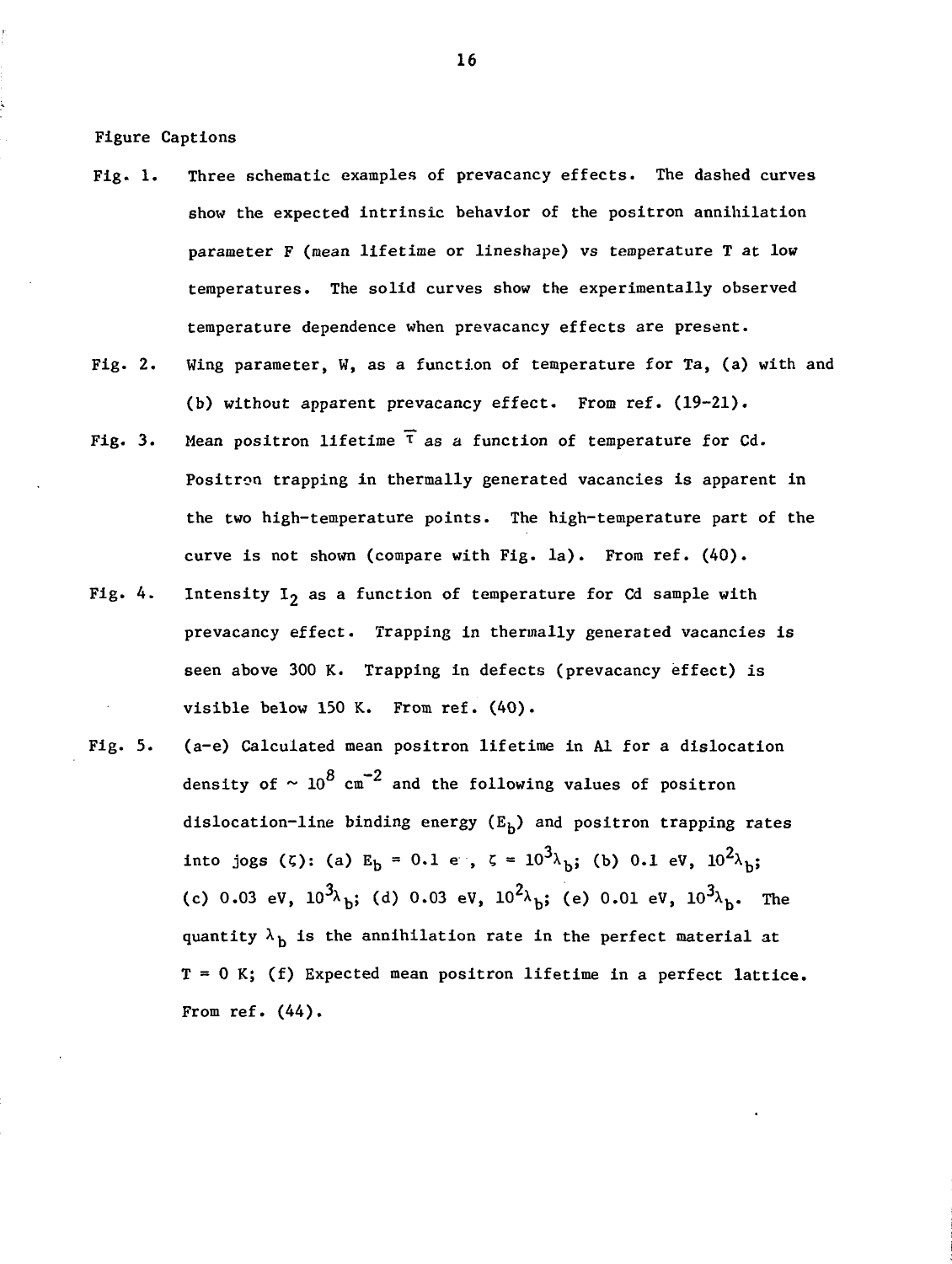

Fig. 1. Three schematic examples of prevacancy effects. The dashed curves show the expected intrinsic behavior of the positron annihilation parameter F (mean lifetime or lineshape) vs temperature T at low temperatures. The solid curves show the experimentally observed temperature dependence when prevacancy effects are present.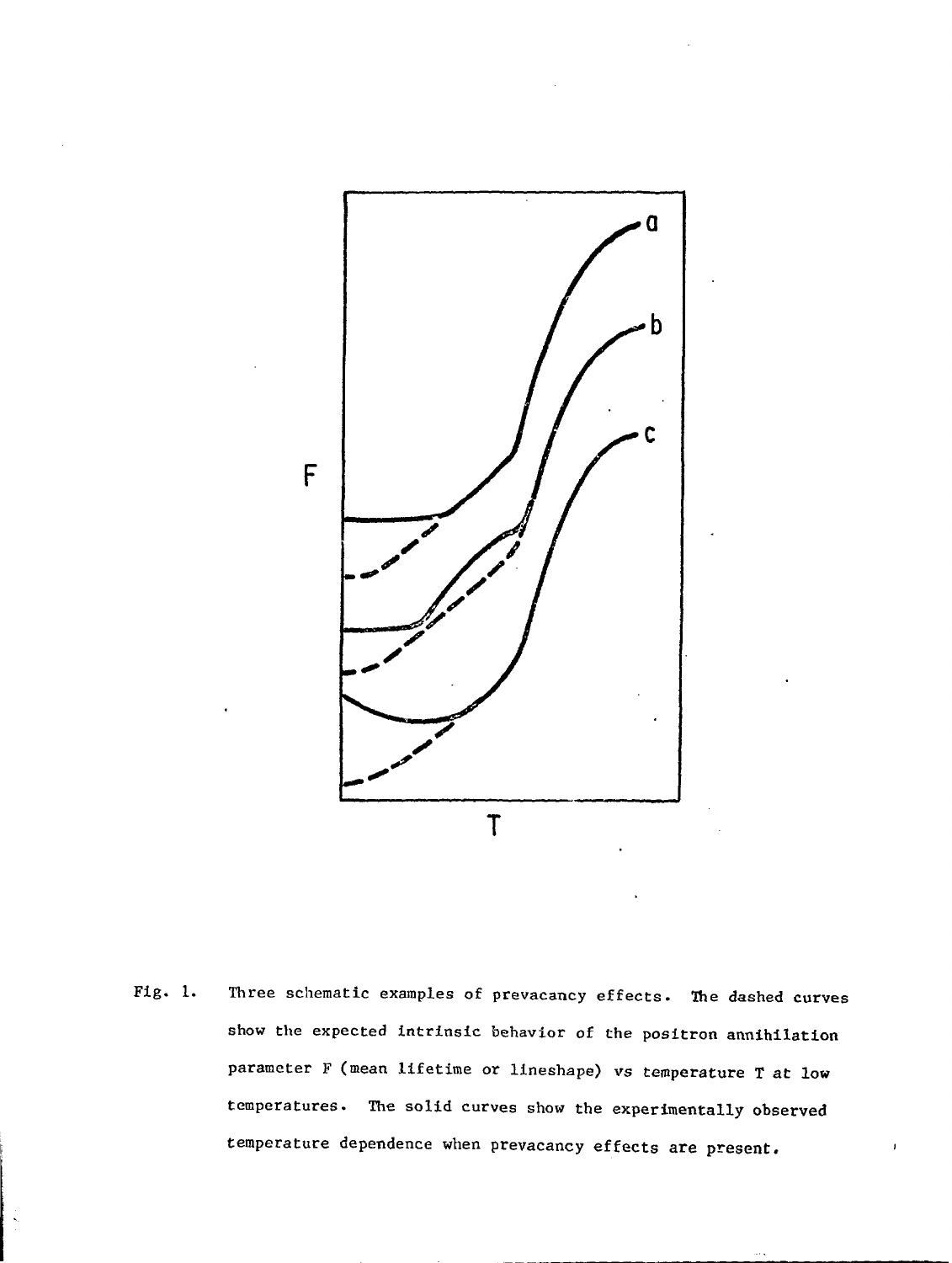

Fig. 2. Wing parameter, W, as a function of temperature for Ta, (a) with and (b) without apparent prevacancy effect. From ref. (19-21).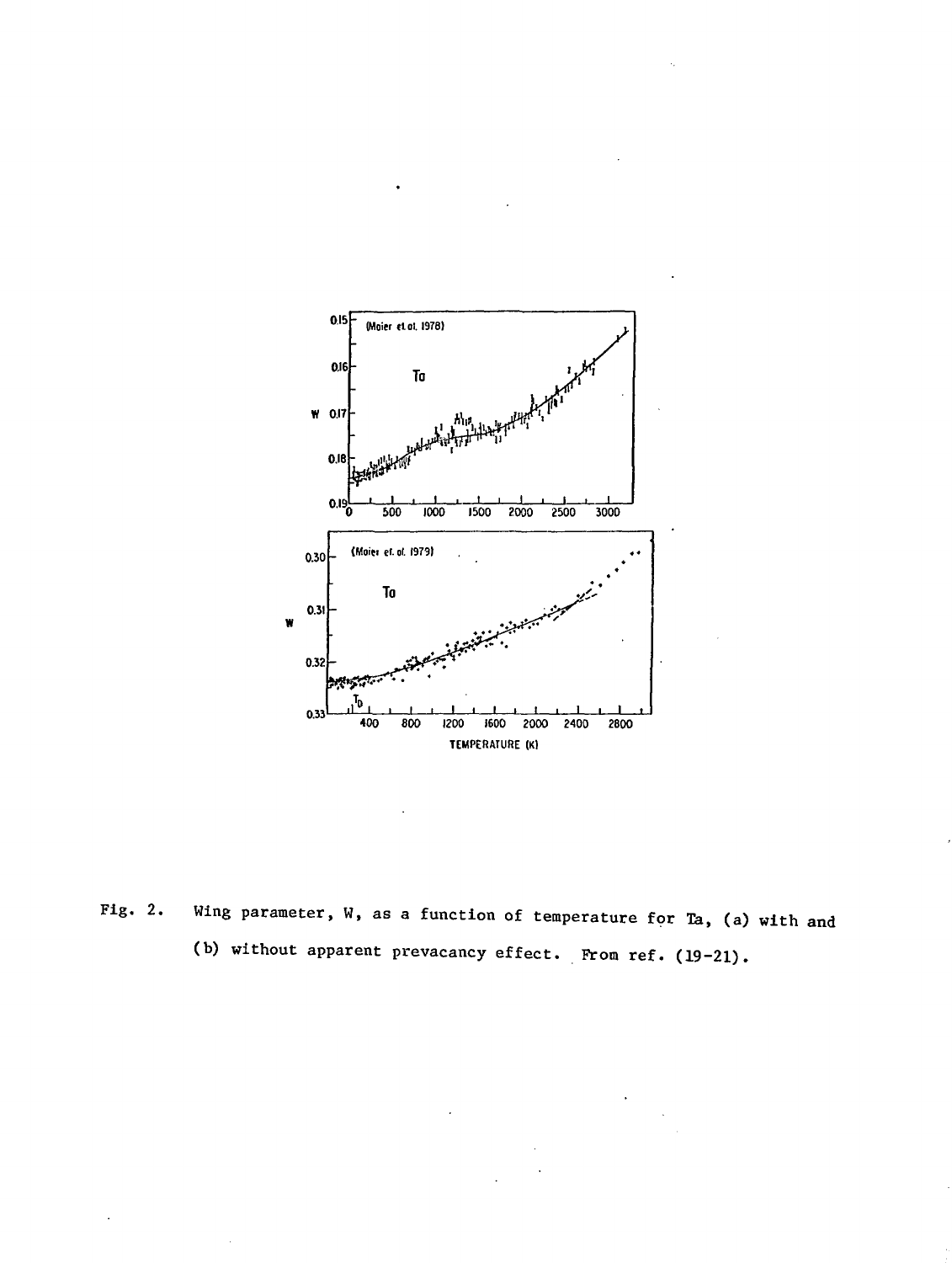

Fig. 3. Mean positron lifetime  $\bar{\tau}$  as a function of temperature for  $C_d$ . Positron trapping in thermally generated vacancies is apparent in the two high-temperature points. The high-temperature part of the curve is not shown (compare with Fig. la). From ref.  $(40)$ .

 $\frac{1}{2}$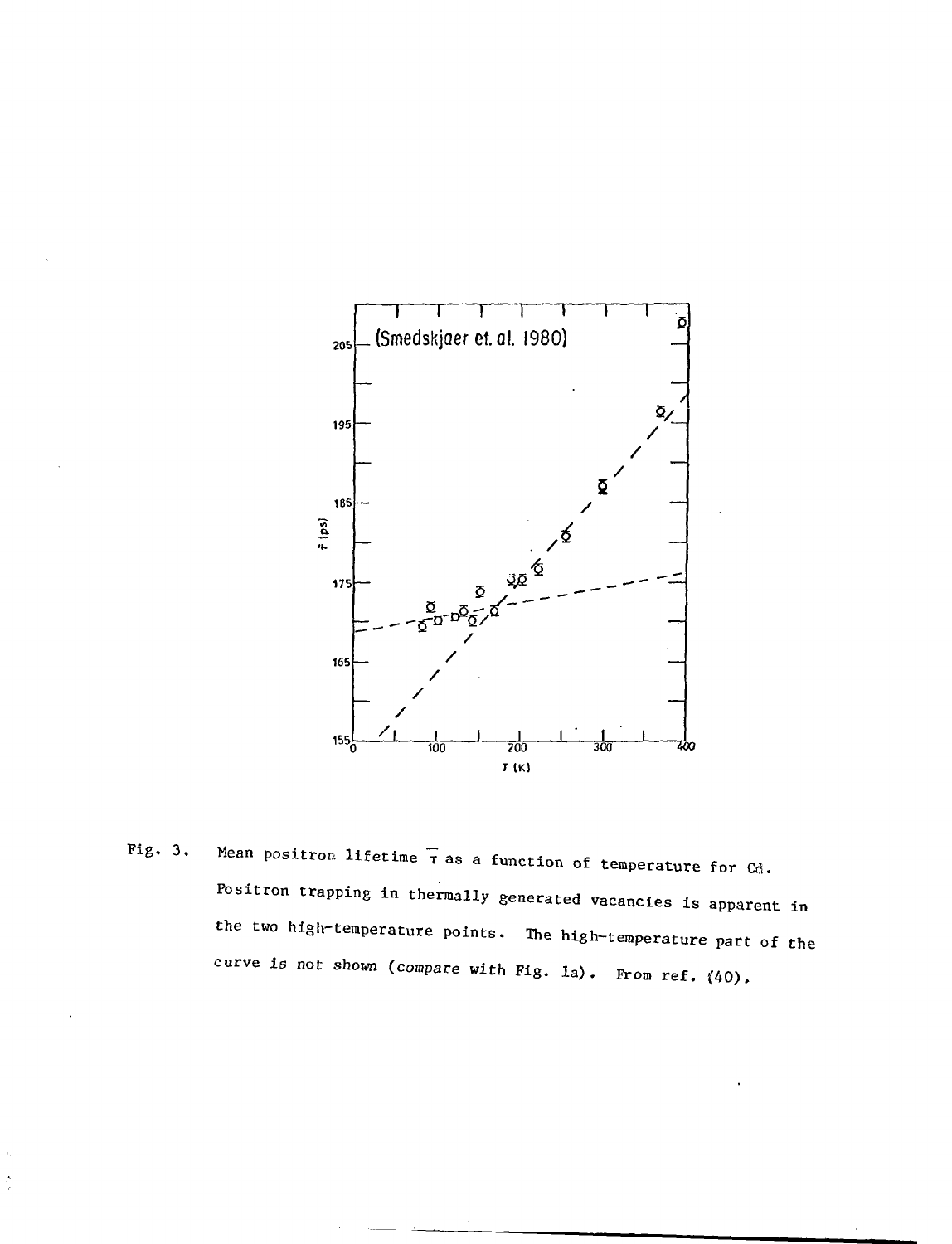

Fig. 4. Intensity  $I_2$  as a function of temperature for Cd sample with prevacancy effect. Trapping in thermally generated vacancies is seen above 300 K. Trapping in defects (prevacancy effect) is visible below 150 K. From ref. (40).